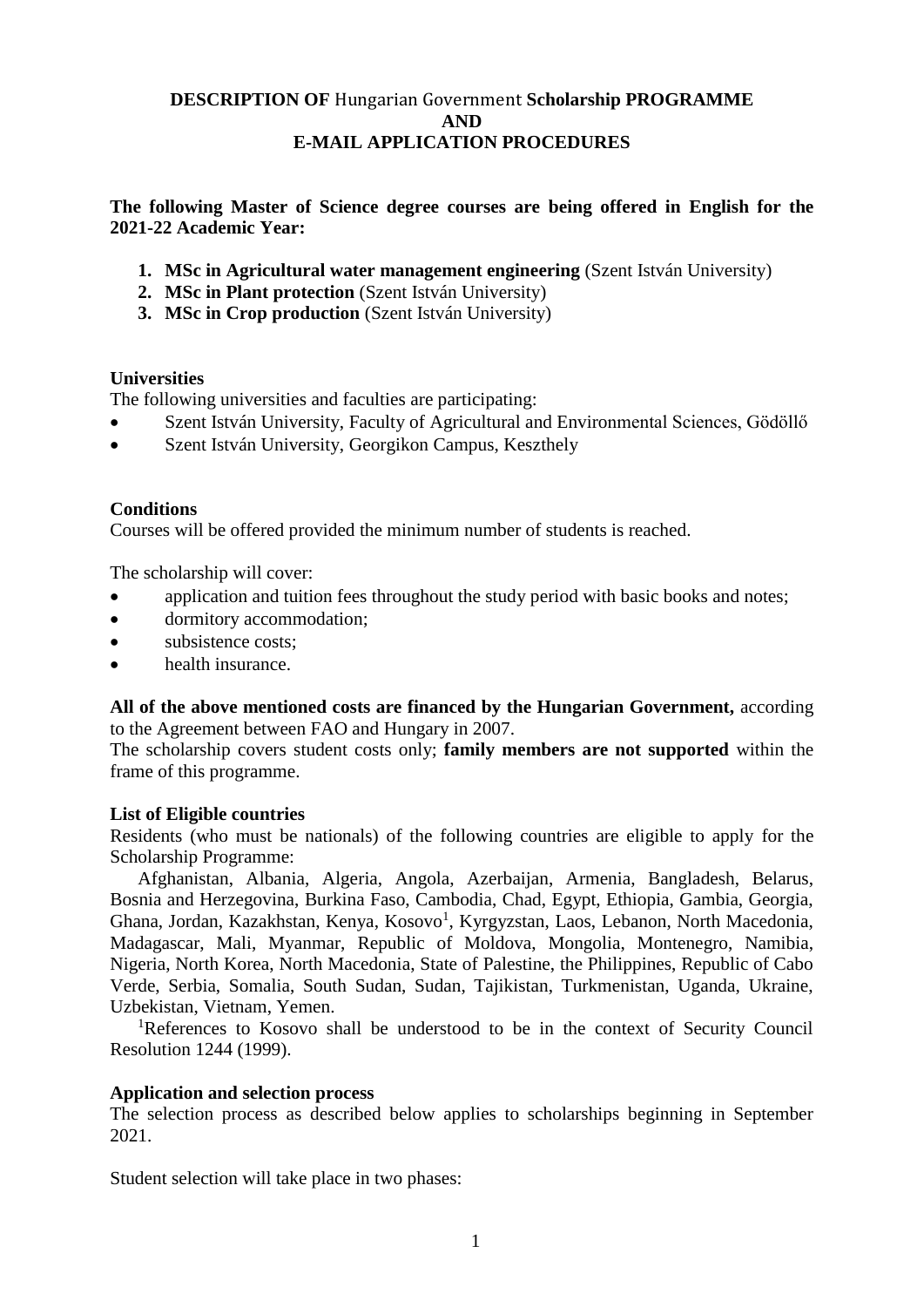**Phase 1:** FAO will pre-screen candidates and submit applications to the Ministry of Agriculture of Hungary that will send them to the corresponding University as chosen by the applicants. Students must submit only COMPLETE dossiers. **Incomplete dossiers will not be considered**. Files without names will not be processed.

**Phase 2:** Selected candidates may be asked to take a written or oral English examination as part of the admission procedure. The participating Universities will run a further selection process and inform each of the successful candidates. Student selection will be made by the Universities only, without any involvement on the part of FAO. Selected students will also be notified by the Ministry.

# **Candidates will be selected on the basis of the following criteria:**

- Citizenship and residency of one of the eligible countries
- Excellent school achievements
- English language proficiency (for courses taught in English)
- Motivation
- Good health
- Age (candidates under 30 are preferred)

# **Application procedure**

Interested applicants should prepare a dossier to be sent by E-MAIL consisting of:

- Application form duly completed
- A recent curriculum vitae
- A copy of high school/college diploma and transcript/report of study or copy of the diploma attachment
- A copy of certificate of proficiency in English
- Copies of relevant pages of passport showing expiration date and passport number
- A letter of recommendation
- Statement of motivation
- Health Certificate issued by Medical Doctor
- Certificate of Good Conduct issued by local police authority.

All submitted documents must be in ENGLISH. Documents submitted in any other language will not be accepted. It is the applicant's responsibility to ensure that documents are duly translated and certified by a competent office; and that each document is saved with a name that identifies what it is.

# **Deadlines**

Applications by interested candidates should be E-MAILED to FAO between

# **15 January 2021 and 28 February 2021**

Paper copies of dossiers received by post or courier or any other way, will not be taken into consideration.

# **Important notes**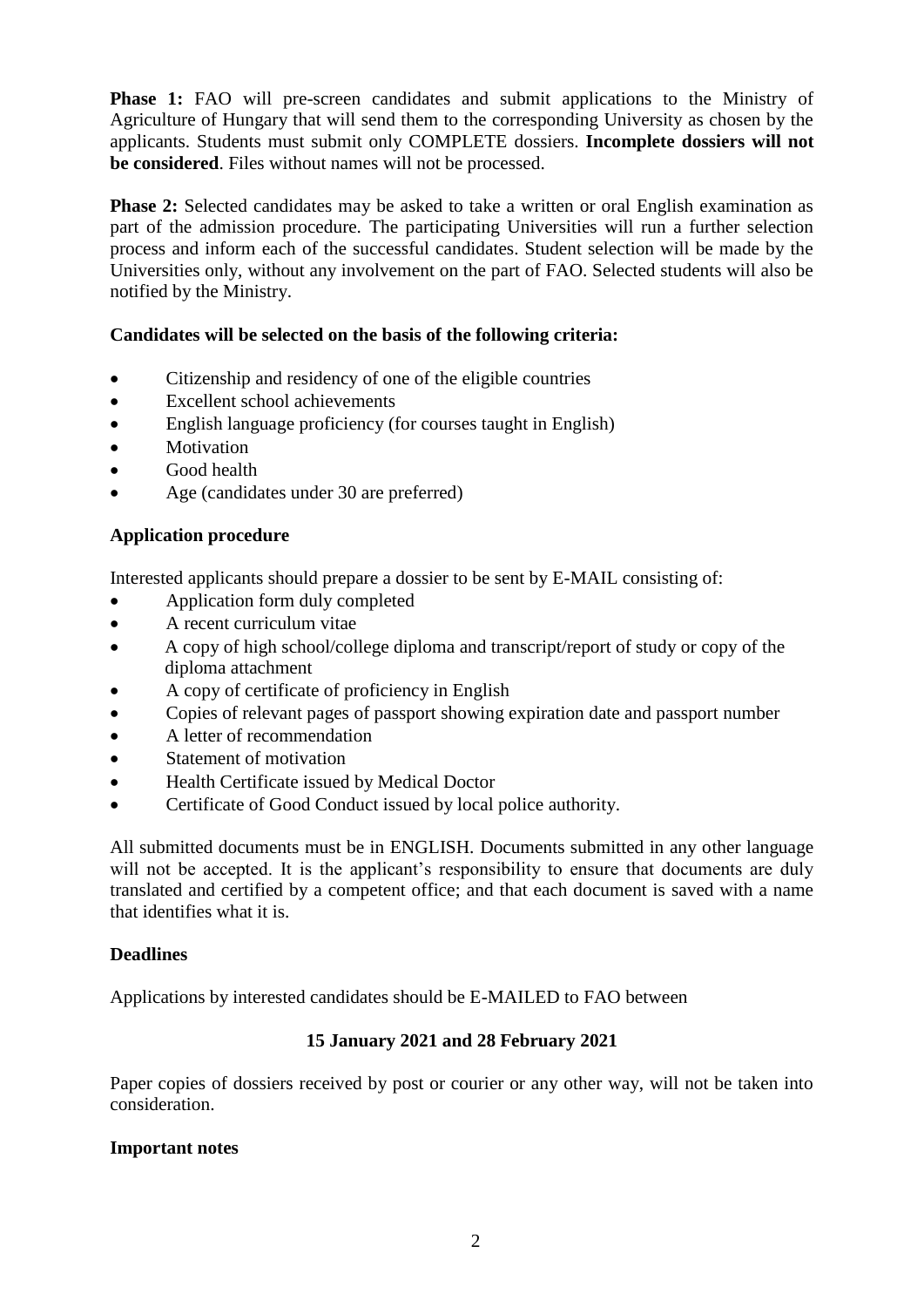Please follow the information about Hungarian entry requirements during the Covid-19 pandemic preparedness period. Subject to final approval, the organisers reserve the right to make changes to the scholarship.

Applicants who were not selected in previous years may re-apply to the 2022-2023 Programme. These applicants will have to submit the complete dossier once again by E-MAIL ONLY.

Please note that the **duration of the scholarship cannot be extended or postponed.**

Please be informed that the master courses will only start if sufficient number of applications will be received.

A Scholarship Study Contract will be signed between the selected students and the Ministry of Agriculture of Hungary (MoAH), which is the donor of the program, at the time of first semester registration.

Applicants wishing to explore external funding opportunities to cover the travel costs may do so at their own initiative. However, in view of the length of the process, applicants wishing to apply for 2021 scholarships are strongly encouraged to E-MAIL their application while they endeavour to identify funds or pending confirmation that such funds will be granted.

All queries concerning the programme or the application process should be E-MAILED to FAO at:

**[REU-Scholarship@fao.org](mailto:REU-Scholarship@fao.org)**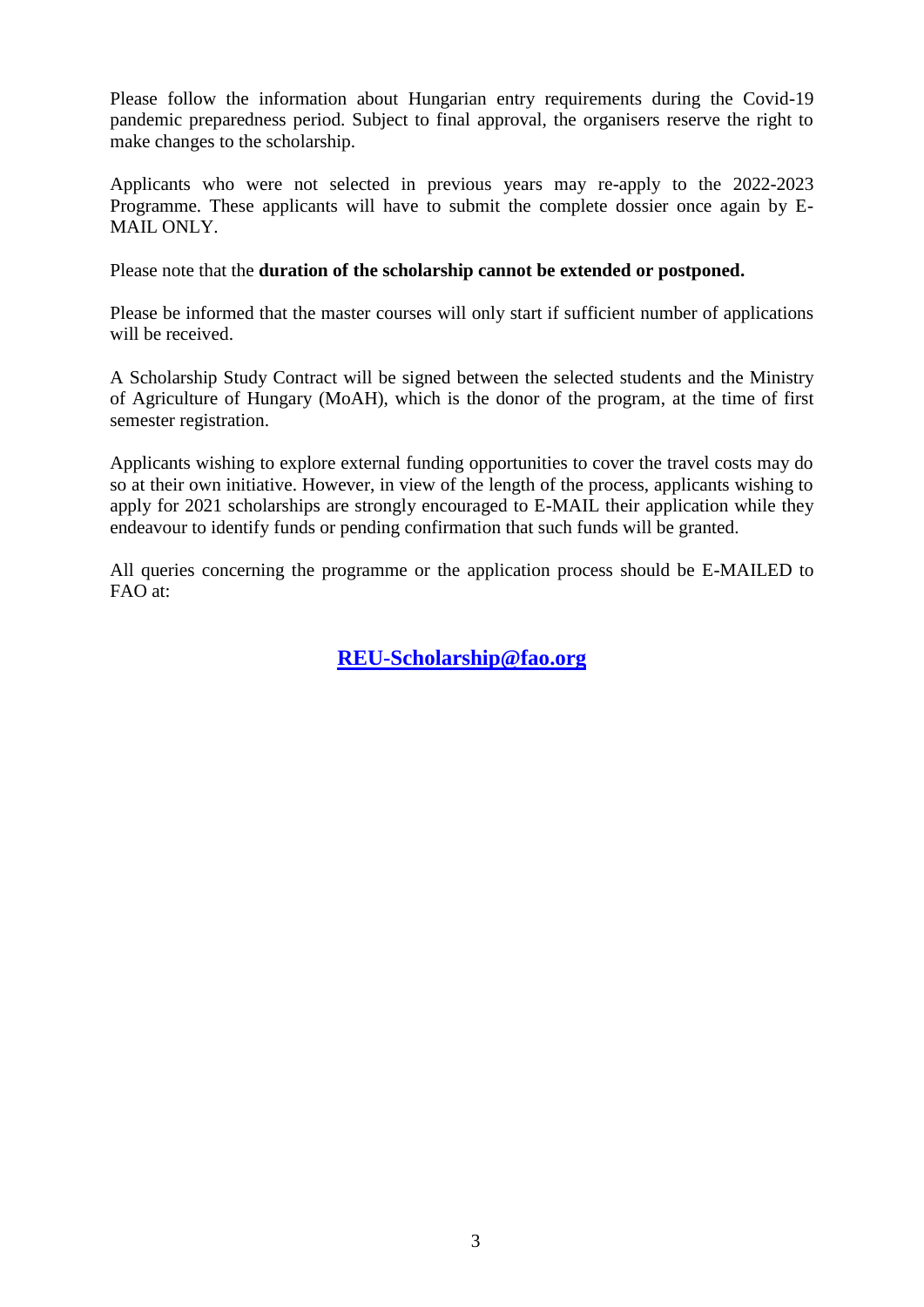# **COURSE DESCRIPTIONS AND SUMMARY OF CONDITIONS**

| Nature and level of courses:                                       | MSc courses in the following subjects:                                                                                                                      |
|--------------------------------------------------------------------|-------------------------------------------------------------------------------------------------------------------------------------------------------------|
|                                                                    | Agricultural<br>water<br>management                                                                                                                         |
|                                                                    | engineering                                                                                                                                                 |
|                                                                    | Plant protection                                                                                                                                            |
|                                                                    | Crop Production Engineering                                                                                                                                 |
| Universities:                                                      | Szent István University, Faculty of<br>Agricultural<br>Environmental<br>and<br>Sciences, Gödöllő<br>Szent István University, Georgikon                      |
|                                                                    | Campus, Keszthely                                                                                                                                           |
| Who can participate:                                               | Students holding a BSc/MSc or equivalent.                                                                                                                   |
|                                                                    | Specific requirements may be applied by single                                                                                                              |
|                                                                    | Universities, see detailed description                                                                                                                      |
|                                                                    | Nationals from eligible countries (see page 1)                                                                                                              |
| Form of support:                                                   | Scholarship                                                                                                                                                 |
| Duration of scholarship:                                           | 22 months                                                                                                                                                   |
| Language:                                                          | English                                                                                                                                                     |
| Age limit:                                                         | Candidates under age 30 preferred                                                                                                                           |
| Other conditions:                                                  | Students from non-English speaking countries<br>applying to English courses should have an<br>appropriate level of knowledge in oral and<br>written English |
| Deadline for applying to FAO by<br>E-MAIL: REU-Scholarship@fao.org | 28 February 2021                                                                                                                                            |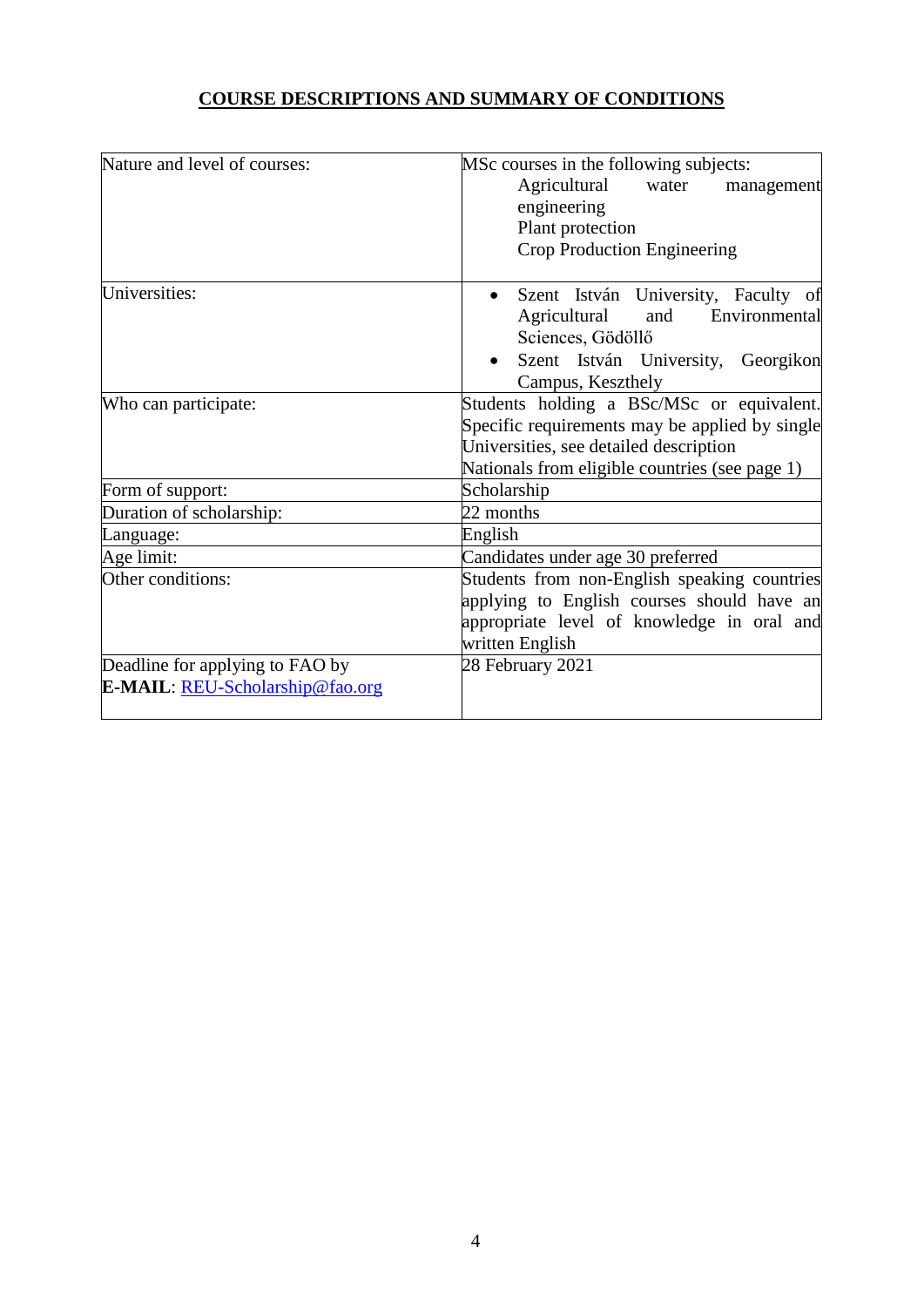## **MSc in Agricultural Water Management Engineering ENGLISH LANGUAGE At the Szent István University, Faculty of Agricultural and Environmental Sciences Gödöllő, Hungary**

*<http://mkk.sziu.hu/application/msc-agricultural-water-management-engineering>*

### **(Application code: "E1")**

*Course name:* MSc in Agricultural Water Management Engineering

*Degree***:** Master in Agricultural Water Management Engineering

#### *Education goals:*

The program aims to train professionals in agricultural water management, with a special focus on sustainable integrated water resources management. The program curricula focuses mostly on water management and engineering related subjects, with additional courses in agricultural and natural sciences, economics and legal studies. Besides providing a strong theoretical base, we aim to equip our students with a strong practical background as well. Building on the international experience of our staff, this course aims to provide students with the knowledge they need to succeed in today's world.

The program mostly takes place in the main campus of the University located in Gödöllő, with the exception of semester 3 which takes place partially at the Szarvas Campus of the University.

*Length of the study programme*: 4 semesters (22 months)

*Total credit:* 120

#### *Admission criteria*

Applicants intending to join a master programme should hold undergraduate degree (B.Sc. or equivalent) in relevant field of science or related area. Other degrees including components of natural or economic sciences may also be acceptable, degree qualifications are assessed individually in accordance with the diploma (Degree Certificate) and its attachments, or with the Report of Study (Transcript).

#### *Language requirements:*

B2 level English language examination (TOEFL/IELTS/ Other)

### *Procedure for transfer of credits*

By submitting a credit transfer application form to the Vice Dean of Educational and Student Affairs

Requirements: 1) credit accomplished not later than 5 years ago 2) the content of the completed subject is at least 75% equivalent to the subject to accept 3) credit values are the same 4) subject to accept was completed in English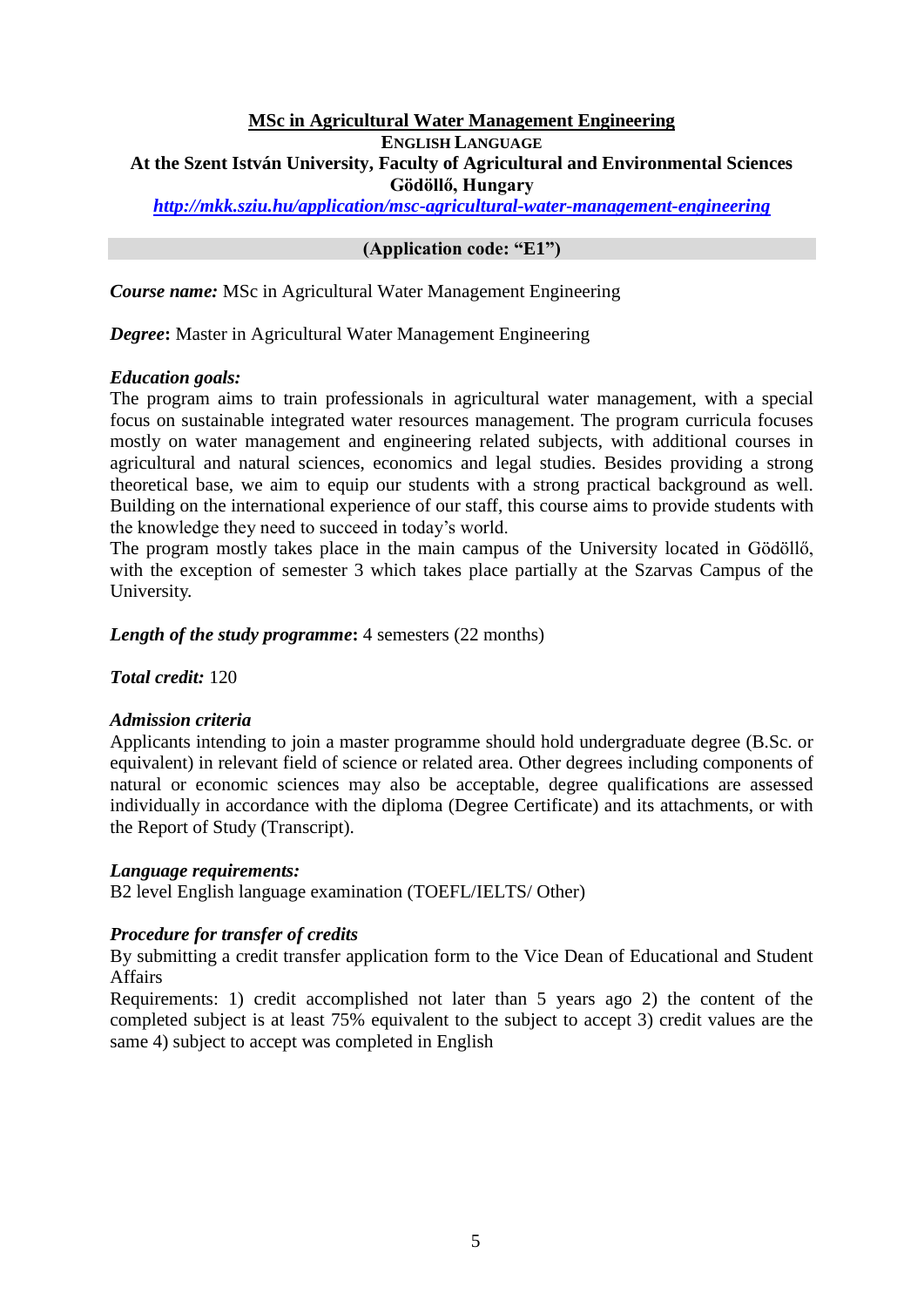## **MSc in Plant Protection ENGLISH LANGUAGE At the Szent István University, Georgikon Campus Keszthely, Hungary**

## **(Application code: "E2")**

*Course name:* Master in Plant Protection

*Degree***:** Master in Plant Protection

## *Education goals:*

The aim of the programme is to train specialists of plant protection who are able to fulfil directional, managing, organizing, consulting, regulating and marketing tasks, based on their wide theoretical knowledge.

Such experts are able to detect the organisms, which are threatening plants (pathogens, pests, weeds) and they are acquainted with their biology and reproduction, and also with the effects and mechanism of pesticides concerning even the environment and humane hygiene. They can prevent the harms and damages caused by the above-mentioned organisms and they are applying the procedures of ecological and integrated plant protection in order to reduce the pesticide-load of the environment. In their work they are always attentive to the safety of food, processors, consumers and the environment. Having a degree in higher education they are permitted to use restricted chemicals.

The further aim is to prepare the interested and inspired students for research work and PhD training in the field of plant protection.

### *Length of the study programme:* 4 semesters (22 months)

*Total credit:* 120 credits

# *Admission criteria, application requirements:*

Applicants intending to join a master programme should hold undergraduate degree (B.Sc. or equivalent) in relevant field of science or related area. Degree qualifications are assessed individually in accordance with the diploma (Degree Certificate) and its attachments, or with the Report of Study (Index).

Acceptable courses: natural sciences, technical and social sciences, horticultural production, plant protection, crop production, animal husbandry and economics, according to the comparison determined in the law of higher education and the related ministerial decrees.

*Language requirements:* Excellent command of English (certificate of language proficiency – TOEFL IBT or IELTS or equivalent)

*Procedure for transfer of credits:* requests for transfer of credits will be considered individually based on the BSc degree and course transcript.